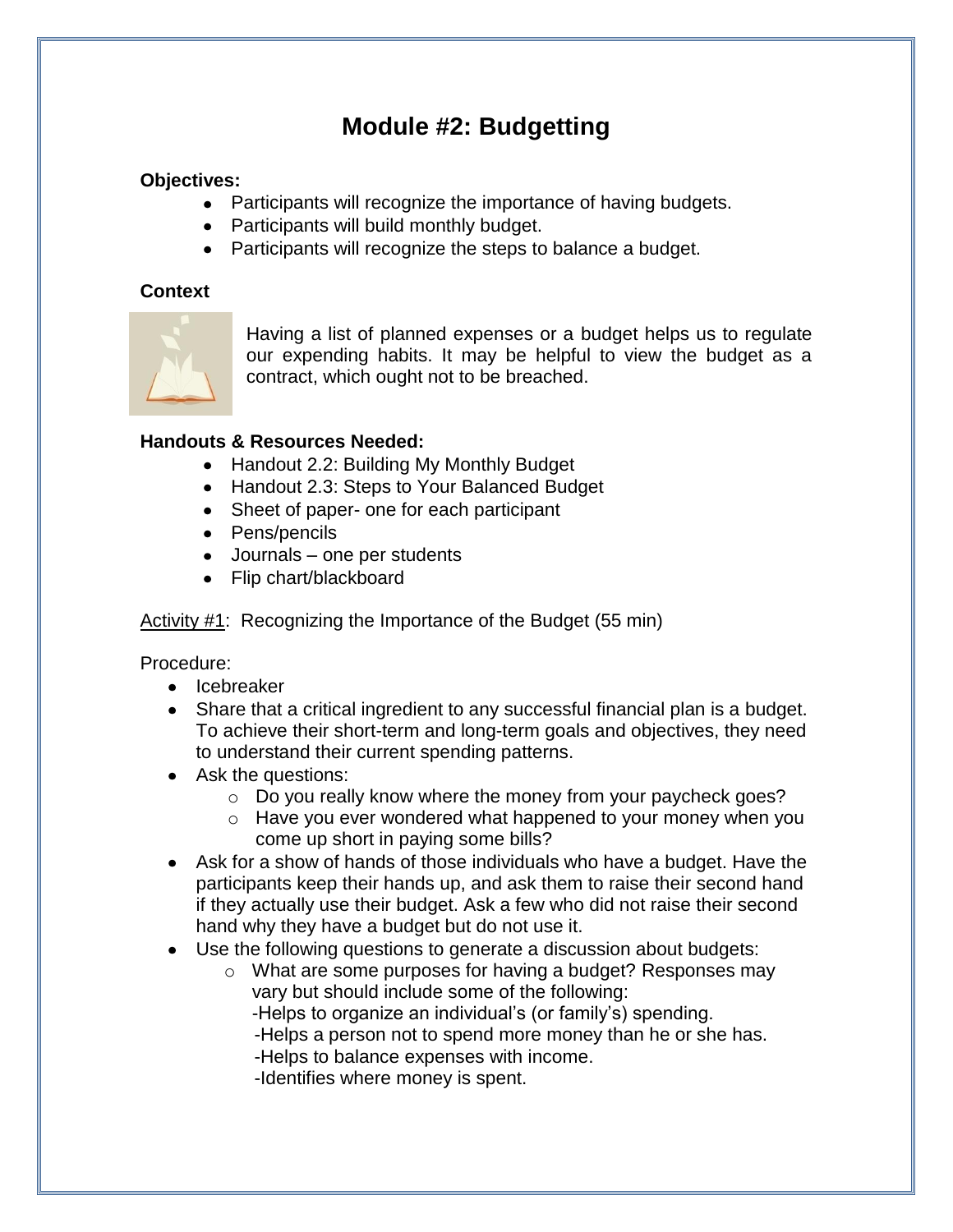- $\circ$  What is a balanced budget? (One that shows that income = expenses + saving)
- Debriefing  $\bullet$

Activity #2: Building Monthly Budget (55 min)

Procedure:

- Icebreaker
- Distribute Handout 2.2: Building My Monthly Budget to each participant.
- Explain that focusing on a monthly budget should help participants visualize their current spending. A working budget takes time to establish—more time than is available in the session. However, by reviewing what is involved in establishing a budget in class, each person will be able to go home, gather the necessary dollar figures, and complete a working budget later. Only with time and careful tracking of spending patterns can they have an accurate accounting of how they spend their income.
- Remind participants that it is okay to use estimates in their first budgets.
	- $\circ$  Using the worksheet, walk through the categories and entries.
	- o Encourage discussion while reviewing the handout.
	- o Encourage participants to estimate what they spend on each area.
	- o Encourage the participants to take time to develop a budget.
	- $\circ$  Encourage those who do not have budgets to set aside quality time to develop budgets that will allow them to achieve their financial plan.
	- $\circ$  Encourage those who do have a budget to review their existing budget and identify ways in which they can improve their budget, in order to achieve their financial plan.
- Bring closure to the budget building discussion by asking what relationship participants see between a financial plan and a budget. Responses may vary but should include that:
	- o Maintaining a budget allows individuals to track their spending. By doing so, individuals (or families) can reduce their expenses to avoid going over budget.
	- o Maintaining a budget also allows individuals to identify places to cut expenses in order to reach short-term and long-term goals.
- Debriefing

Activity #3: Recognizing Steps to Balance Budget (55 min)

Procedure:

- Icebreaker
- Provide participants with the Handout 2.3: Steps to Your Balanced Budget. Using the handout, go over contents and steps with participants.
- Encourage discussion while reviewing the handout.
- Debriefing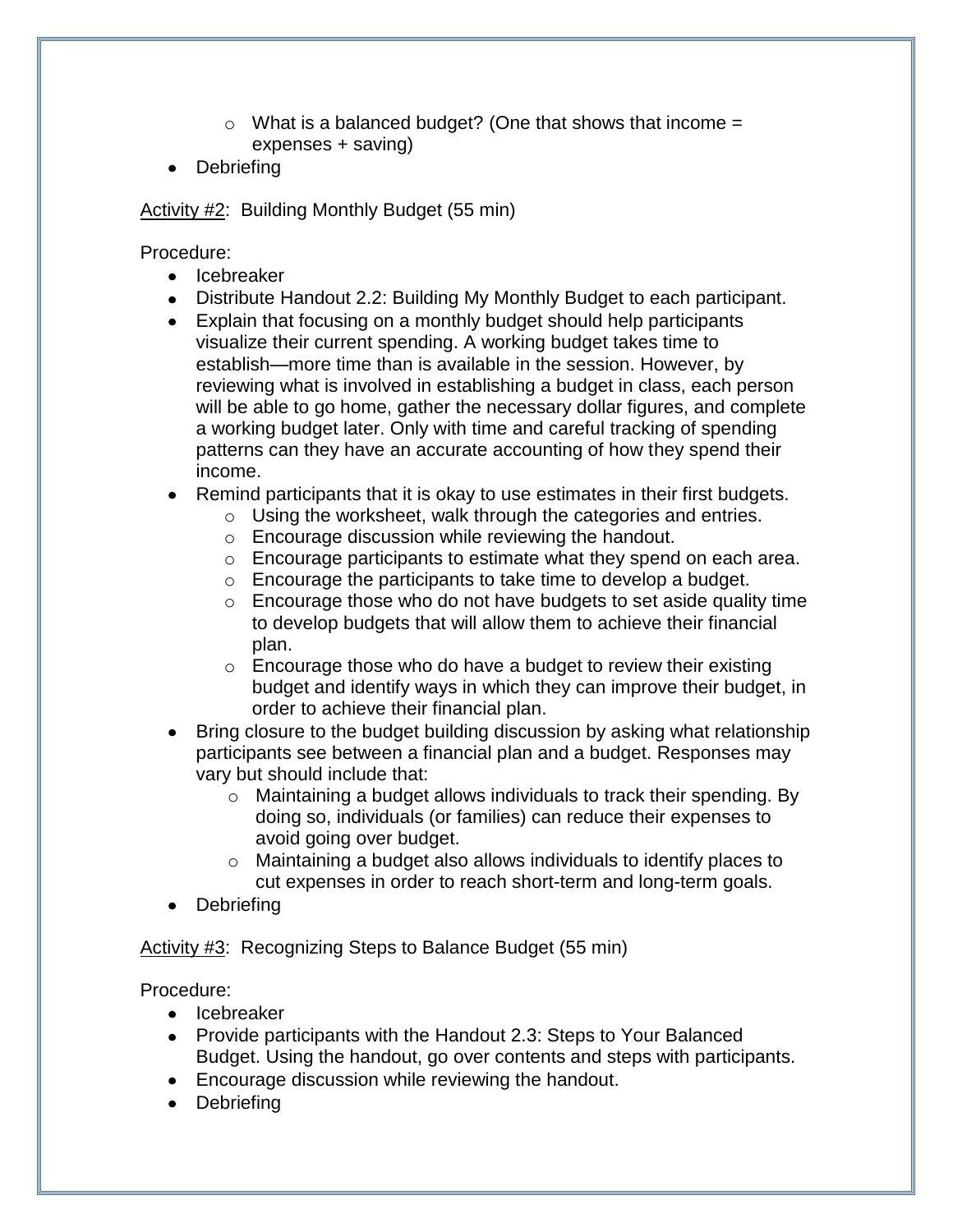Handout 2.2

## **BUILDING MY MONTHLY BUDGET**

### **Directions**

1. In Column 1, enter appropriate dollar amounts.

2. At the end of each month, enter the actual amounts in Column 2.

3. Subtract Column 2 from Column 1 to calculate the surplus (+) or shortage (-) in each category. Record these numbers in Column 3.